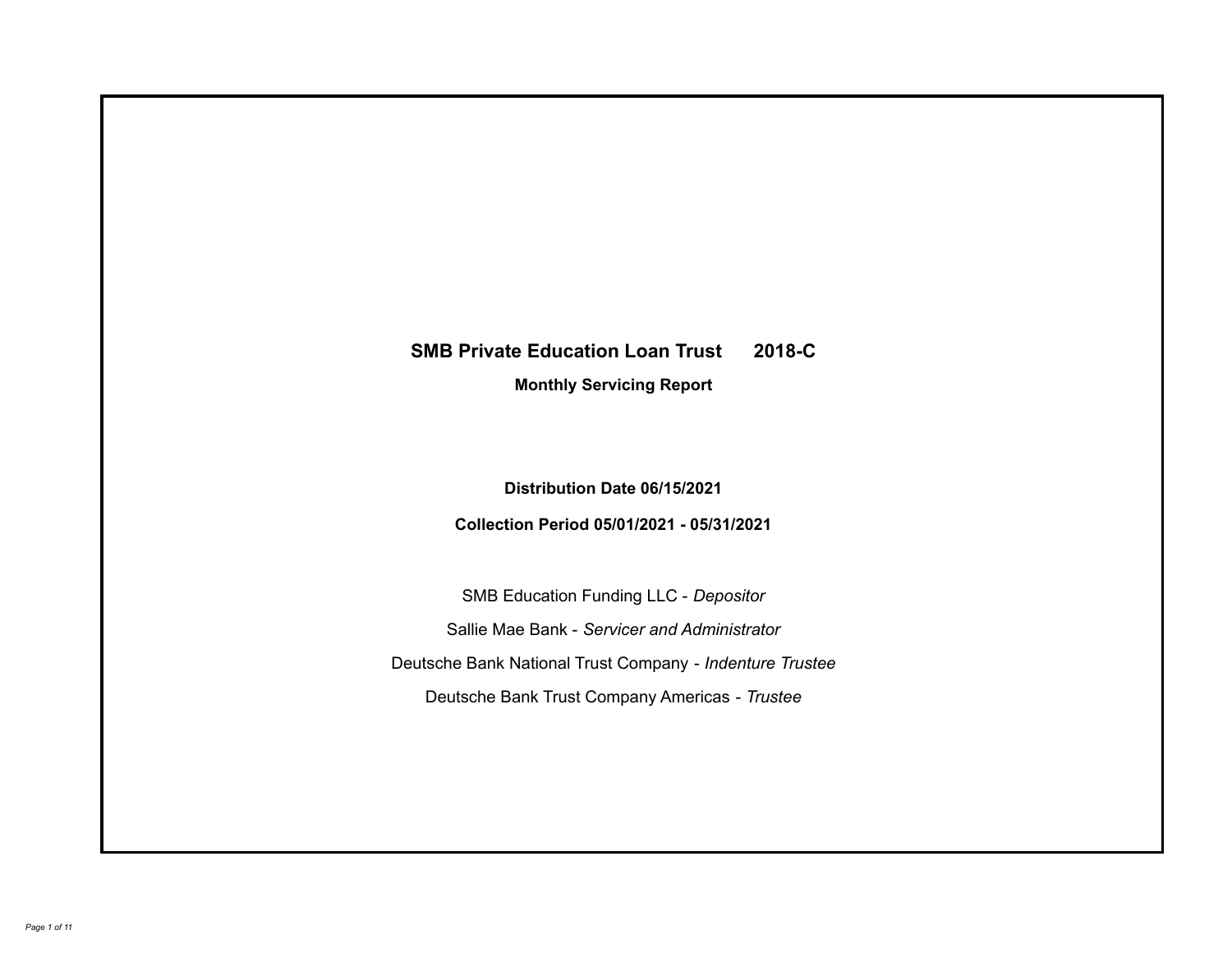A

| Α           | <b>Student Loan Portfolio Characteristics</b>      |                                                 | <b>Settlement Date</b><br>09/19/2018 | 04/30/2021       | 05/31/2021       |
|-------------|----------------------------------------------------|-------------------------------------------------|--------------------------------------|------------------|------------------|
|             | <b>Principal Balance</b>                           |                                                 | \$557,492,029.76                     | \$367,976,778.69 | \$361,847,688.42 |
|             | Interest to be Capitalized Balance                 |                                                 | 38,025,828.51                        | 23,669,777.04    | 23,550,353.17    |
|             | Pool Balance                                       |                                                 | \$595,517,858.27                     | \$391,646,555.73 | \$385,398,041.59 |
|             |                                                    |                                                 | 9.62%                                | 8.23%            | 8.22%            |
|             | Weighted Average Coupon (WAC)                      |                                                 | 137.72                               | 130.42           | 130.25           |
|             | Weighted Average Remaining Term<br>Number of Loans |                                                 | 48,318                               | 32,414           | 31,991           |
|             | Number of Borrowers                                |                                                 | 46,914                               | 31,567           | 31,159           |
|             | Pool Factor                                        |                                                 |                                      | 0.657657114      | 0.647164541      |
|             |                                                    | Since Issued Total Constant Prepayment Rate (1) |                                      | 12.54%           | 12.51%           |
| B           | <b>Debt Securities</b>                             | <b>Cusip/Isin</b>                               | 05/17/2021                           |                  | 06/15/2021       |
|             | A2A                                                | 78449QAB3                                       | \$169,932,558.95                     |                  | \$166,793,970.42 |
|             | A <sub>2</sub> B                                   | 78449QAC1                                       | \$83,802,357.85                      |                  | \$82,254,560.77  |
|             | B                                                  | 78449QAD9                                       | \$40,000,000.00                      |                  | \$40,000,000.00  |
|             |                                                    |                                                 |                                      |                  |                  |
| $\mathsf C$ | <b>Certificates</b>                                | <b>Cusip/Isin</b>                               | 05/17/2021                           |                  | 06/15/2021       |
|             | Residual                                           | 78449Q107                                       | \$100,000.00                         |                  | \$100,000.00     |
|             |                                                    |                                                 |                                      |                  |                  |
| D           | <b>Account Balances</b>                            |                                                 | 05/17/2021                           |                  | 06/15/2021       |
|             | Reserve Account Balance                            |                                                 | \$1,508,827.00                       |                  | \$1,508,827.00   |
| E.          | Accot / Lightlify                                  |                                                 | 05/17/2021                           |                  | 06/15/2021       |

| <b>Asset / Liability</b>               | 05/17/2021      | 06/15/2021      |
|----------------------------------------|-----------------|-----------------|
| Overcollateralization Percentage       | 25.00%          | 25.00%          |
| Specified Overcollateralization Amount | \$97,911,638.93 | \$96,349,510.40 |
| Actual Overcollateralization Amount    | \$97,911,638.93 | \$96,349,510.40 |

(1) For additional information, see 'Since Issued CPR Methodology' found on page 11 of this report.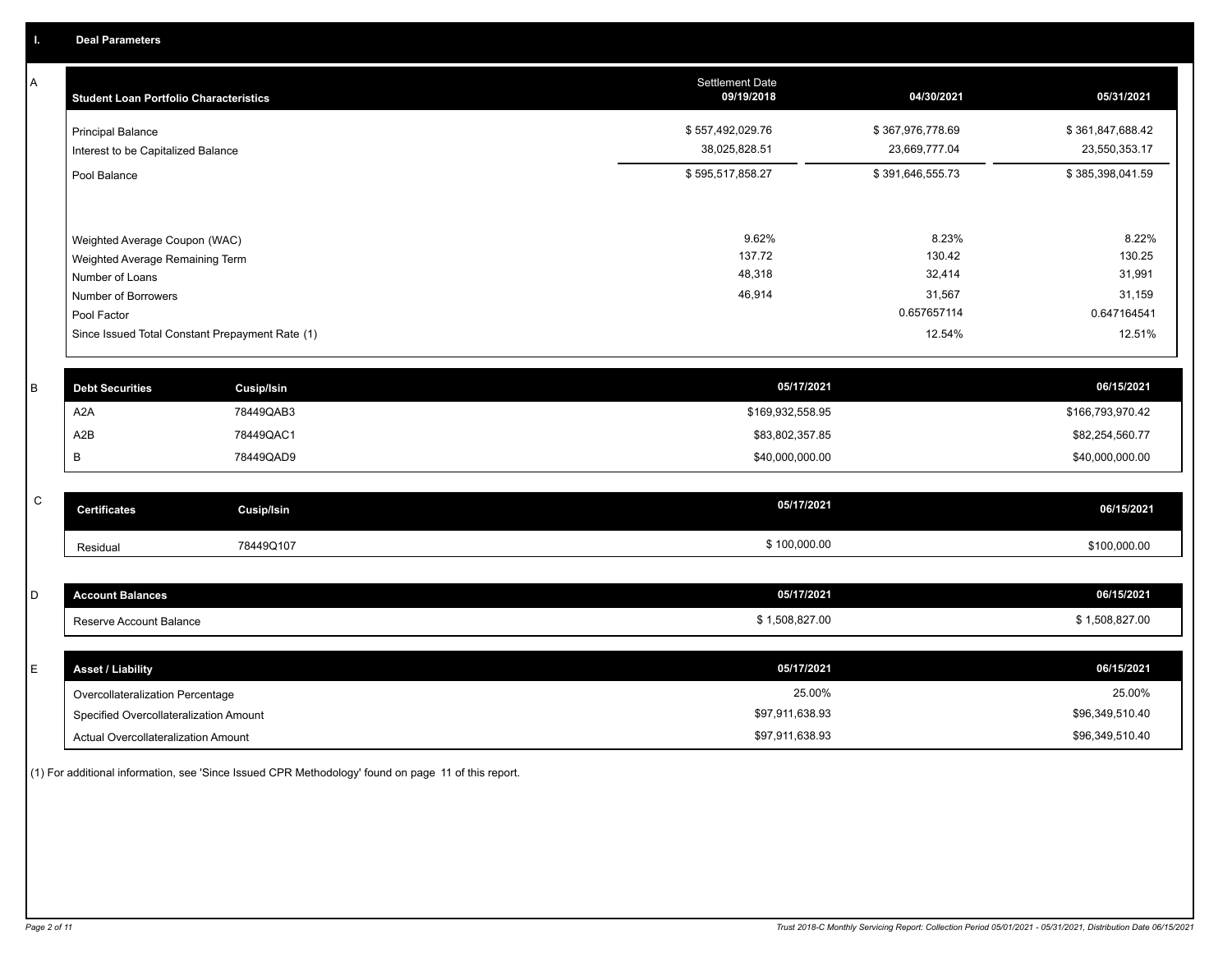| Α  | <b>Student Loan Principal Receipts</b>                           |                |
|----|------------------------------------------------------------------|----------------|
|    | <b>Borrower Principal</b>                                        | 6,516,054.30   |
|    | <b>Consolidation Activity Principal</b>                          | 0.00           |
|    | Seller Principal Reimbursement                                   | 0.00           |
|    | Servicer Principal Reimbursement                                 | 0.00           |
|    | Delinquent Principal Purchases by Servicer                       | 0.00           |
|    | <b>Other Principal Deposits</b>                                  | 47,608.94      |
|    | <b>Total Principal Receipts</b>                                  | \$6,563,663.24 |
| B  | <b>Student Loan Interest Receipts</b>                            |                |
|    | <b>Borrower Interest</b>                                         | 1,786,011.62   |
|    | <b>Consolidation Activity Interest</b>                           | 0.00           |
|    | Seller Interest Reimbursement                                    | 0.00           |
|    | Servicer Interest Reimbursement                                  | 0.00           |
|    | Delinquent Interest Purchases by Servicer                        | 0.00           |
|    | Other Interest Deposits                                          | 255.06         |
|    | <b>Total Interest Receipts</b>                                   | \$1,786,266.68 |
| C  | <b>Recoveries on Realized Losses</b>                             | \$33,854.53    |
| D  | <b>Investment Income</b>                                         | \$202.06       |
| E. | <b>Funds Borrowed from Next Collection Period</b>                | \$0.00         |
| F  | <b>Funds Repaid from Prior Collection Period</b>                 | \$0.00         |
| G  | Loan Sale or Purchase Proceeds                                   | \$0.00         |
| H  | Initial Deposits to Distribution Account                         | \$0.00         |
|    | <b>Excess Transferred from Other Accounts</b>                    | \$0.00         |
| J  | <b>Borrower Benefit Reimbursements</b>                           | \$0.00         |
| Κ  | <b>Other Deposits</b>                                            | \$0.00         |
| L  | <b>Other Fees Collected</b>                                      | \$0.00         |
| M  | <b>AVAILABLE FUNDS</b>                                           | \$8,383,986.51 |
| N  | Non-Cash Principal Activity During Collection Period             | \$434,572.97   |
| O  | Aggregate Purchased Amounts by the Depositor, Servicer or Seller | \$47,864.00    |
| P  | Aggregate Loan Substitutions                                     | \$0.00         |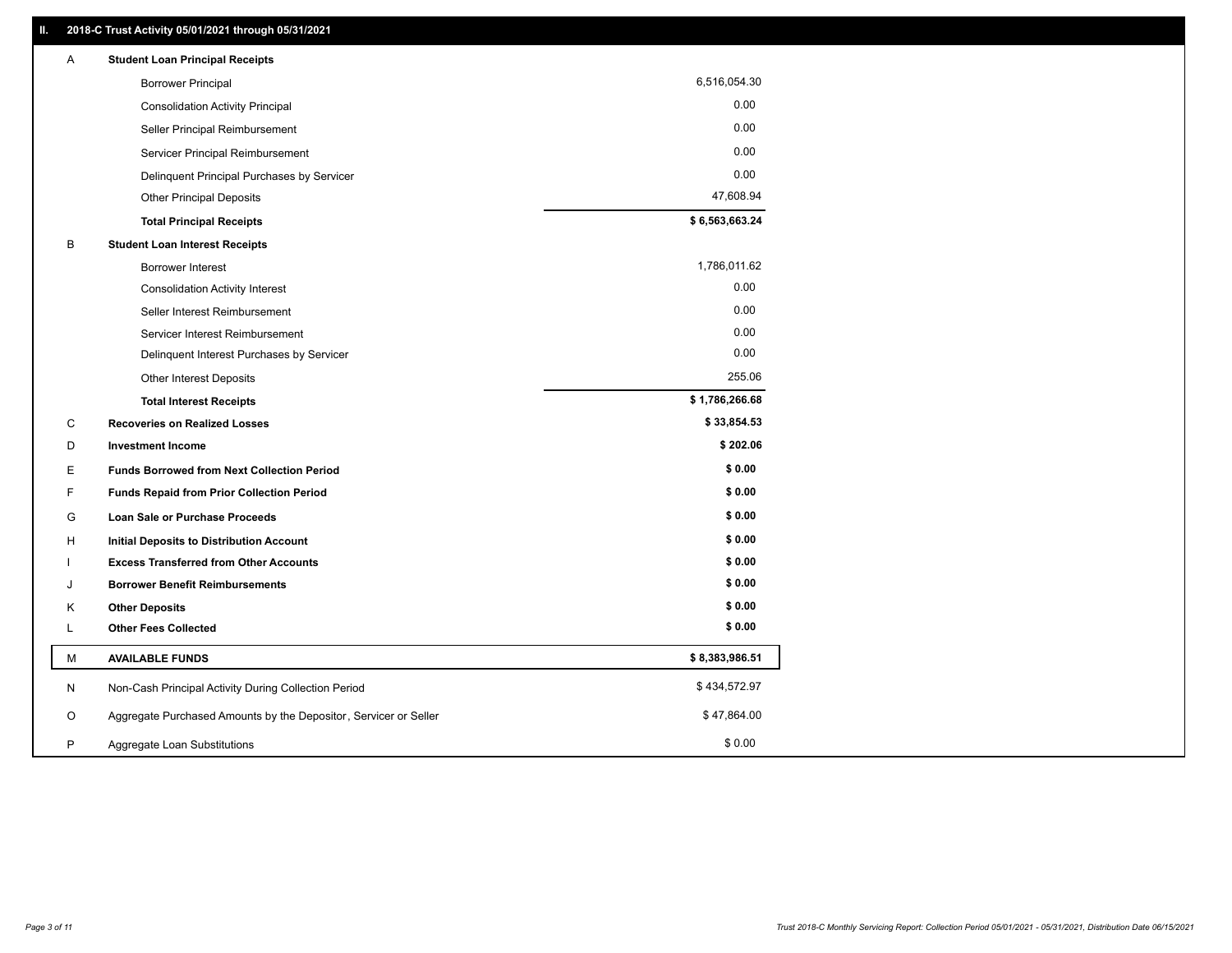|                   | <b>Loans by Repayment Status</b> |                          |            |                                                           |                |                            |                          |         |                                                           |                |                            |
|-------------------|----------------------------------|--------------------------|------------|-----------------------------------------------------------|----------------|----------------------------|--------------------------|---------|-----------------------------------------------------------|----------------|----------------------------|
|                   |                                  |                          | 05/31/2021 |                                                           |                | 04/30/2021                 |                          |         |                                                           |                |                            |
|                   |                                  | <b>Wtd Avg</b><br>Coupon | # Loans    | Principal and<br><b>Interest Accrued</b><br>to Capitalize | % of Principal | % of Loans in<br>Repay (1) | <b>Wtd Avg</b><br>Coupon | # Loans | Principal and<br><b>Interest Accrued</b><br>to Capitalize | % of Principal | % of Loans in<br>Repay (1) |
| INTERIM:          | IN SCHOOL                        | 9.41%                    | 2,114      | \$33,299,695.57                                           | 8.640%         | $-$ %                      | 9.45%                    | 2,532   | \$40,146,641.12                                           | 10.251%        | $-$ %                      |
|                   | GRACE                            | 9.54%                    | 1,012      | \$15,899,814.22                                           | 4.126%         | $-$ %                      | 9.43%                    | 627     | \$9,344,723.81                                            | 2.386%         | $-$ %                      |
|                   | <b>DEFERMENT</b>                 | 8.85%                    | 1,975      | \$27,023,621.18                                           | 7.012%         | $-$ %                      | 8.83%                    | 2,113   | \$28,679,518.24                                           | 7.323%         | $-$ %                      |
| <b>REPAYMENT:</b> | <b>CURRENT</b>                   | 7.95%                    | 25,674     | \$290,440,227.93                                          | 75.361%        | 93.940%                    | 7.94%                    | 25,740  | \$292,218,117.03                                          | 74.613%        | 93.219%                    |
|                   | 31-60 DAYS DELINQUENT            | 8.77%                    | 268        | \$4,060,823.91                                            | 1.054%         | 1.313%                     | 8.25%                    | 283     | \$4,162,548.76                                            | 1.063%         | 1.328%                     |
|                   | 61-90 DAYS DELINQUENT            | 7.77%                    | 112        | \$1,655,636.02                                            | 0.430%         | 0.536%                     | 8.47%                    | 100     | \$1,417,010.86                                            | 0.362%         | 0.452%                     |
|                   | > 90 DAYS DELINQUENT             | 8.82%                    | 83         | \$1,321,529.75                                            | 0.343%         | 0.427%                     | 9.16%                    | 90      | \$1,335,537.11                                            | 0.341%         | 0.426%                     |
|                   | <b>FORBEARANCE</b>               | 8.32%                    | 753        | \$11,696,693.01                                           | 3.035%         | 3.783%                     | 8.40%                    | 929     | \$14,342,458.80                                           | 3.662%         | 4.575%                     |
| <b>TOTAL</b>      |                                  |                          | 31,991     | \$385,398,041.59                                          | 100.00%        | 100.00%                    |                          | 32,414  | \$391,646,555.73                                          | 100.00%        | 100.00%                    |

Percentages may not total 100% due to rounding \*

1 Loans classified in "Repayment" include any loan for which interim interest only, \$25 fixed payments or full principal and interest payments are due.

| <b>Loans by Borrower Status</b> |                                                                                                                              |                          |         |                                                                  |                |                                |                          |         |                                                                  |                |                                |
|---------------------------------|------------------------------------------------------------------------------------------------------------------------------|--------------------------|---------|------------------------------------------------------------------|----------------|--------------------------------|--------------------------|---------|------------------------------------------------------------------|----------------|--------------------------------|
|                                 |                                                                                                                              |                          |         | 05/31/2021                                                       |                |                                |                          |         | 04/30/2021                                                       |                |                                |
|                                 |                                                                                                                              | <b>Wtd Avg</b><br>Coupon | # Loans | <b>Principal and</b><br><b>Interest Accrued</b><br>to Capitalize | % of Principal | % of Loans in<br>P&I Repay (2) | <b>Wtd Avg</b><br>Coupon | # Loans | <b>Principal and</b><br><b>Interest Accrued</b><br>to Capitalize | % of Principal | % of Loans in<br>P&I Repay (2) |
| <b>INTERIM:</b>                 | IN SCHOOL                                                                                                                    | 8.91%                    | 4,106   | \$63,164,522.64                                                  | 16.389%        | $-$ %                          | 8.94%                    | 4,952   | \$76,531,308.55                                                  | 19.541%        | $-$ %                          |
|                                 | <b>GRACE</b>                                                                                                                 | 9.04%                    | 1,956   | \$29,749,373.76                                                  | 7.719%         | $-$ %                          | 9.02%                    | 1,168   | \$16,987,099.16                                                  | 4.337%         | $-$ %                          |
|                                 | <b>DEFERMENT</b>                                                                                                             | 8.47%                    | 3,639   | \$46,959,229.13                                                  | 12.185%        | $-$ %                          | 8.47%                    | 3,902   | \$50,205,896.65                                                  | 12.819%        | $-$ %                          |
| P&I REPAYMENT:                  | <b>CURRENT</b>                                                                                                               | 7.86%                    | 21,095  | \$227,052,076.95                                                 | 58.914%        | 92.476%                        | 7.85%                    | 21,024  | \$227,056,278.22                                                 | 57.975%        | 91.584%                        |
|                                 | 31-60 DAYS DELINQUENT                                                                                                        | 8.76%                    | 259     | \$3,926,447.42                                                   | 1.019%         | 1.599%                         | 8.18%                    | 258     | \$3,874,464.68                                                   | 0.989%         | 1.563%                         |
|                                 | 61-90 DAYS DELINQUENT                                                                                                        | 7.68%                    | 103     | \$1,558,856.65                                                   | 0.404%         | 0.635%                         | 8.45%                    | 95      | \$1,351,009.68                                                   | 0.345%         | 0.545%                         |
|                                 | > 90 DAYS DELINQUENT                                                                                                         | 8.83%                    | 80      | \$1,290,842.03                                                   | 0.335%         | 0.526%                         | 9.21%                    | 86      | \$1,298,039.99                                                   | 0.331%         | 0.524%                         |
|                                 | <b>FORBEARANCE</b>                                                                                                           | 8.32%                    | 753     | \$11,696,693.01                                                  | 3.035%         | 4.764%                         | 8.40%                    | 929     | \$14,342,458.80                                                  | 3.662%         | 5.785%                         |
| <b>TOTAL</b>                    | Percentages may not total 100% due to rounding                                                                               |                          | 31,991  | \$385,398,041.59                                                 | 100.00%        | 100.00%                        |                          | 32,414  | \$391,646,555.73                                                 | 100.00%        | 100.00%                        |
|                                 | 2 Loans classified in "P&I Repayment" includes only those loans for which scheduled principal and interest payments are due. |                          |         |                                                                  |                |                                |                          |         |                                                                  |                |                                |

To conform with company standard reporting these sections now include Princial and Interest Accrued to Capitalize .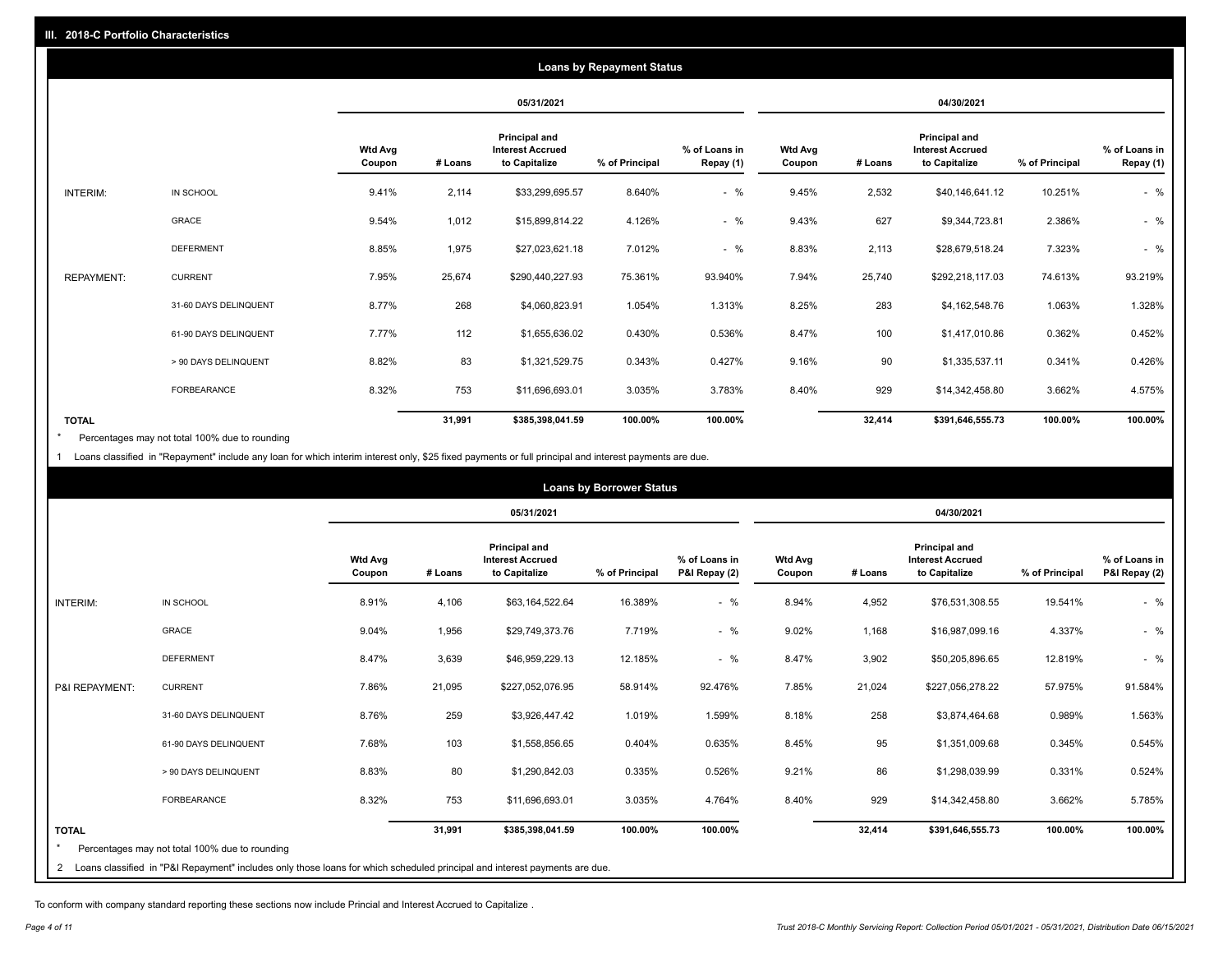|                                                                                        | 5/31/2021        | 4/30/2021        |
|----------------------------------------------------------------------------------------|------------------|------------------|
| Pool Balance                                                                           | \$385,398,041.59 | \$391,646,555.73 |
| Total # Loans                                                                          | 31,991           | 32,414           |
| Total # Borrowers                                                                      | 31,159           | 31,567           |
| Weighted Average Coupon                                                                | 8.22%            | 8.23%            |
| Weighted Average Remaining Term                                                        | 130.25           | 130.42           |
| Percent of Pool - Cosigned                                                             | 93.3%            | 93.2%            |
| Percent of Pool - Non Cosigned                                                         | 6.7%             | 6.8%             |
| Borrower Interest Accrued for Period                                                   | \$2,520,727.30   | \$2,485,364.11   |
| <b>Outstanding Borrower Interest Accrued</b>                                           | \$26,541,349.68  | \$26,588,160.46  |
| Gross Principal Realized Loss - Periodic *                                             | \$317,536.17     | \$228,808.72     |
| Gross Principal Realized Loss - Cumulative *                                           | \$12,495,062.11  | \$12,177,525.94  |
| Recoveries on Realized Losses - Periodic                                               | \$33,854.53      | \$76,450.13      |
| Recoveries on Realized Losses - Cumulative                                             | \$1,354,565.99   | \$1,320,711.46   |
| Net Losses - Periodic                                                                  | \$283,681.64     | \$152,358.59     |
| Net Losses - Cumulative                                                                | \$11,140,496.12  | \$10,856,814.48  |
| Non-Cash Principal Activity - Capitalized Interest                                     | \$753,927.79     | \$294,624.37     |
| Since Issued Total Constant Prepayment Rate (CPR) (1)                                  | 12.51%           | 12.54%           |
| <b>Loan Substitutions</b>                                                              | \$0.00           | \$0.00           |
| <b>Cumulative Loan Substitutions</b>                                                   | \$0.00           | \$0.00           |
| <b>Unpaid Servicing Fees</b>                                                           | \$0.00           | \$0.00           |
| <b>Unpaid Administration Fees</b>                                                      | \$0.00           | \$0.00           |
| <b>Unpaid Carryover Servicing Fees</b>                                                 | \$0.00           | \$0.00           |
| Note Interest Shortfall                                                                | \$0.00           | \$0.00           |
| Loans in Modification                                                                  | \$19,244,097.56  | \$19,017,779.14  |
| % of Loans in Modification as a % of Loans in Repayment (P&I)                          | 8.23%            | 8.14%            |
| % Annualized Gross Principal Realized Loss - Periodic as a %                           | 1.63%            | 1.18%            |
| of Loans in Repayment (P&I) * 12                                                       |                  |                  |
| % Gross Principal Realized Loss - Cumulative as a % of<br><b>Original Pool Balance</b> | 2.10%            | 2.04%            |

\* In accordance with the Servicer's current policies and procedures, after September 1, 2017 loans subject to bankruptcy claims generally will not be reported as a charged- off unless and until they are delinquent for 120

(1) For additional information, see 'Since Issued CPR Methodology' found on page 11 of this report.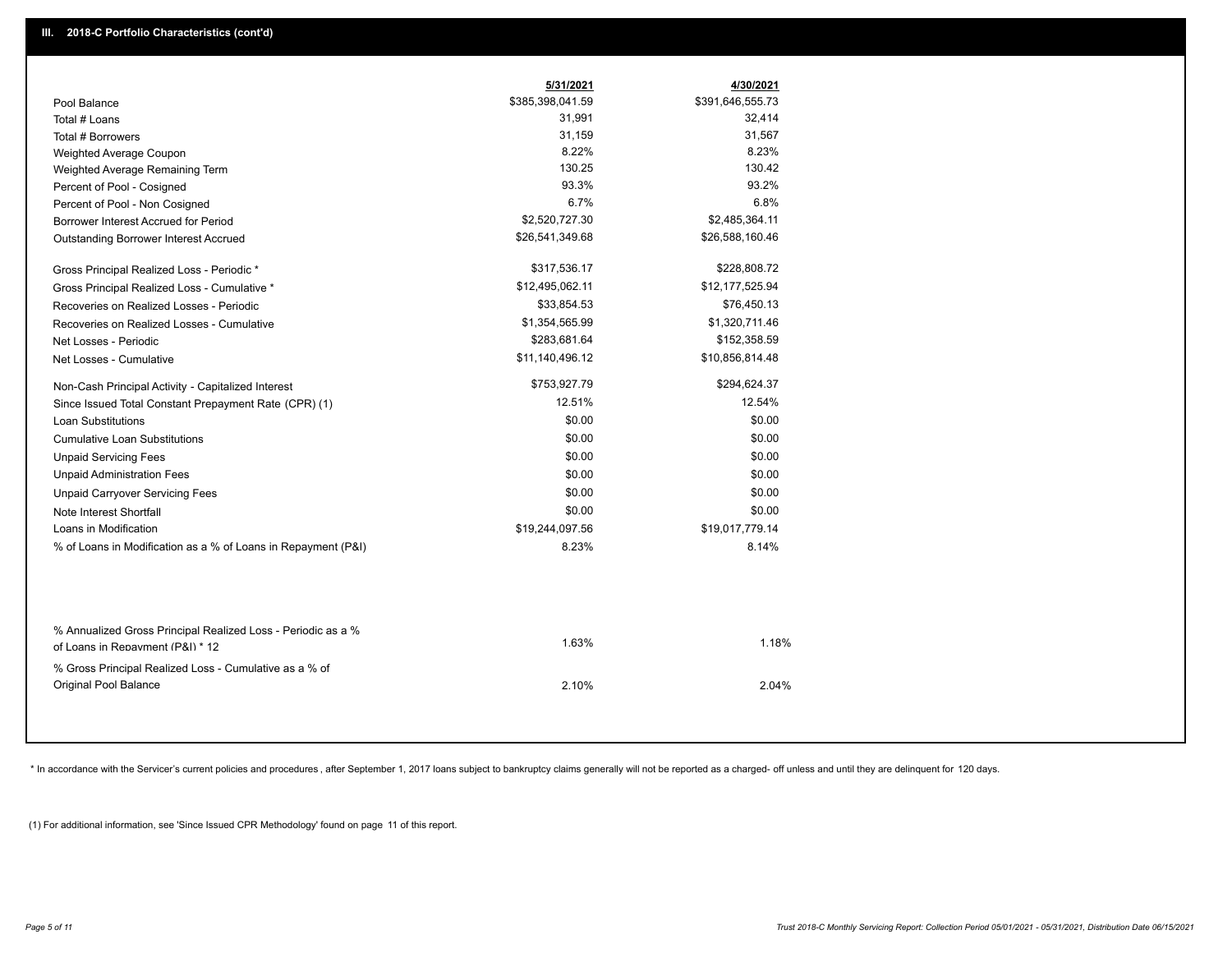#### **Loan Program**  A

|                                    | Weighted<br>Average | # LOANS | <b>\$ AMOUNT</b> | $%$ *    |
|------------------------------------|---------------------|---------|------------------|----------|
| - Smart Option Interest-Only Loans | 7.09%               | 7,387   | \$64,180,537.09  | 16.653%  |
| - Smart Option Fixed Pay Loans     | 8.23%               | 7,958   | \$115,546,658.41 | 29.981%  |
| - Smart Option Deferred Loans      | 8.58%               | 16.646  | \$205,670,846.09 | 53.366%  |
| - Other Loan Programs              | $0.00\%$            | 0       | \$0.00           | 0.000%   |
| <b>Total</b>                       | 8.22%               | 31,991  | \$385,398,041.59 | 100.000% |

\* Percentages may not total 100% due to rounding

B

C

**Index Type**

|                       | Weighted<br>Average | # LOANS | <b>\$ AMOUNT</b> | $%$ *     |
|-----------------------|---------------------|---------|------------------|-----------|
| - Fixed Rate Loans    | 9.18%               | 10,206  | \$133,058,496.54 | 34.525%   |
| - LIBOR Indexed Loans | 7.72%               | 21.785  | \$252,339,545.05 | 65.475%   |
| - Other Index Rates   | $0.00\%$            |         | \$0.00           | $0.000\%$ |
| <b>Total</b>          | 8.22%               | 31,991  | \$385,398,041.59 | 100.000%  |

\* Percentages may not total 100% due to rounding

## **Weighted Average Recent FICO**

| $0 - 639$            | 1,782  | \$20,836,135.55  | 5.406%    |
|----------------------|--------|------------------|-----------|
| 640 - 669            | 1,819  | \$21,345,470.43  | 5.539%    |
| 670 - 699            | 3,321  | \$41,012,902.55  | 10.642%   |
| 700 - 739            | 6,794  | \$84,689,499.71  | 21.975%   |
| $740 +$              | 18,272 | \$217,497,745.30 | 56.435%   |
| $N/A$ <sub>(1)</sub> | 3      | \$16,288.05      | $0.004\%$ |
| <b>Total</b>         | 31,991 | \$385,398,041.59 | 100.000%  |

To conform with company standard reporting these sections now include Princial and Interest Accrued to Capitalize .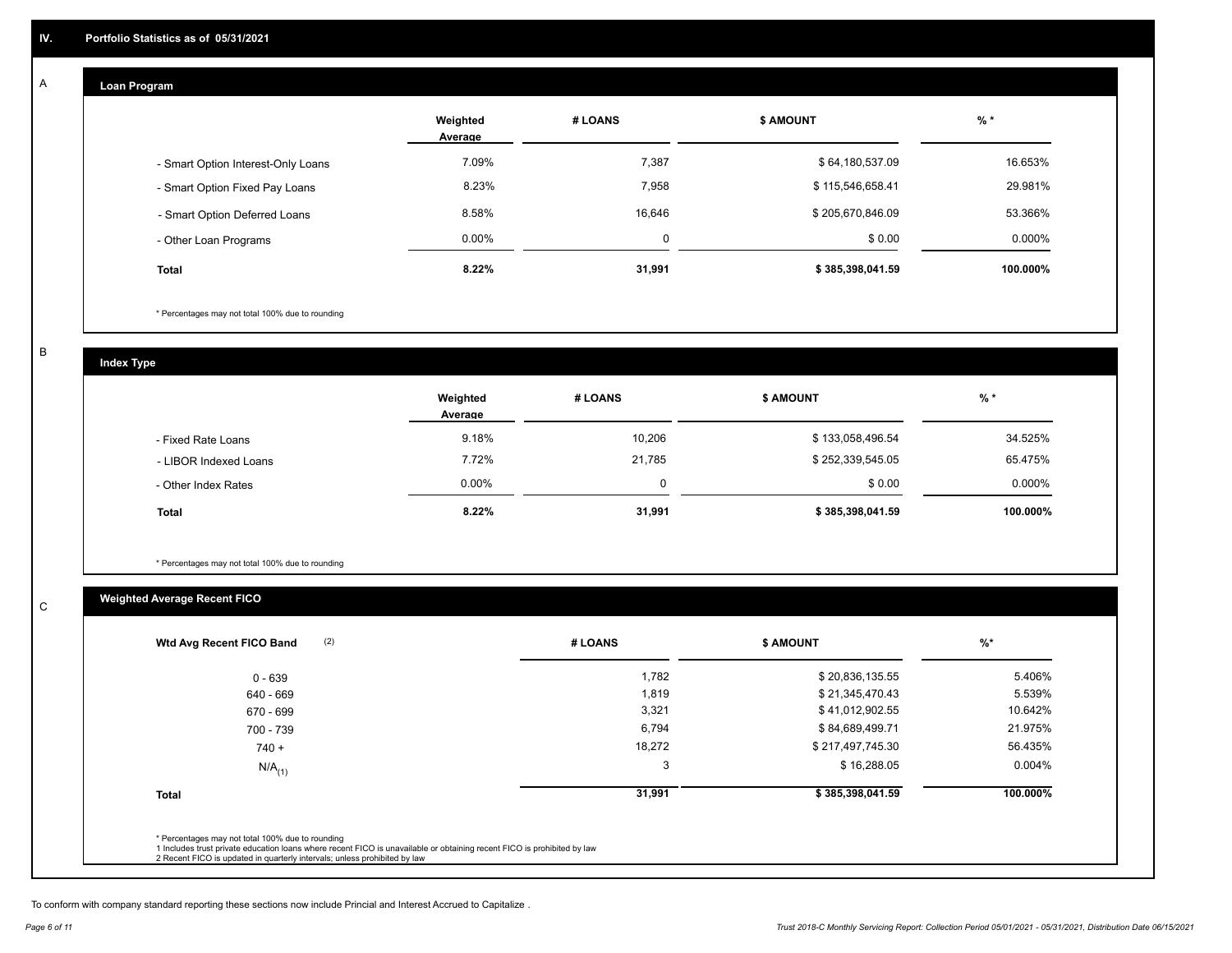| V. |       | 2018-C Reserve Account and Principal Distribution Calculations                  |                  |  |
|----|-------|---------------------------------------------------------------------------------|------------------|--|
| А. |       | <b>Reserve Account</b>                                                          |                  |  |
|    |       | Specified Reserve Account Balance                                               | \$1,508,827.00   |  |
|    |       | <b>Actual Reserve Account Balance</b>                                           | \$1,508,827.00   |  |
| В. |       | <b>Principal Distribution Amount</b>                                            |                  |  |
|    | i.    | Class A Notes Outstanding                                                       | \$253,734,916.80 |  |
|    | ii.   | Pool Balance                                                                    | \$385,398,041.59 |  |
|    | iii.  | First Priority Principal Distribution Amount (i - ii)                           | \$0.00           |  |
|    | iv.   | Class A and B Notes Outstanding                                                 | \$293,734,916.80 |  |
|    | ν.    | First Priority Principal Distribution Amount                                    | \$0.00           |  |
|    | vi.   | Pool Balance                                                                    | \$385,398,041.59 |  |
|    | vii.  | Specified Overcollateralization Amount                                          | \$96,349,510.40  |  |
|    | viii. | Regular Principal Distribution Amount (if (iv > 0, (iv - v) - (vi - vii))       | \$4,686,385.61   |  |
|    | ix.   | Pool Balance                                                                    | \$385,398,041.59 |  |
|    | х.    | 10% of Initial Pool Balance                                                     | \$59,551,785.83  |  |
|    | xi.   | First Priority Principal Distribution Amount                                    | \$0.00           |  |
|    | xii.  | Regular Principal Distribution Amount                                           | \$4,686,385.61   |  |
|    | xiii. | Available Funds (after payment of waterfall items A through I)                  | \$2,739,129.99   |  |
|    | xiv.  | Additional Principal Distribution Amount (if(vi <= x,min(xiii, vi - xi - xii))) | \$0.00           |  |
|    |       |                                                                                 |                  |  |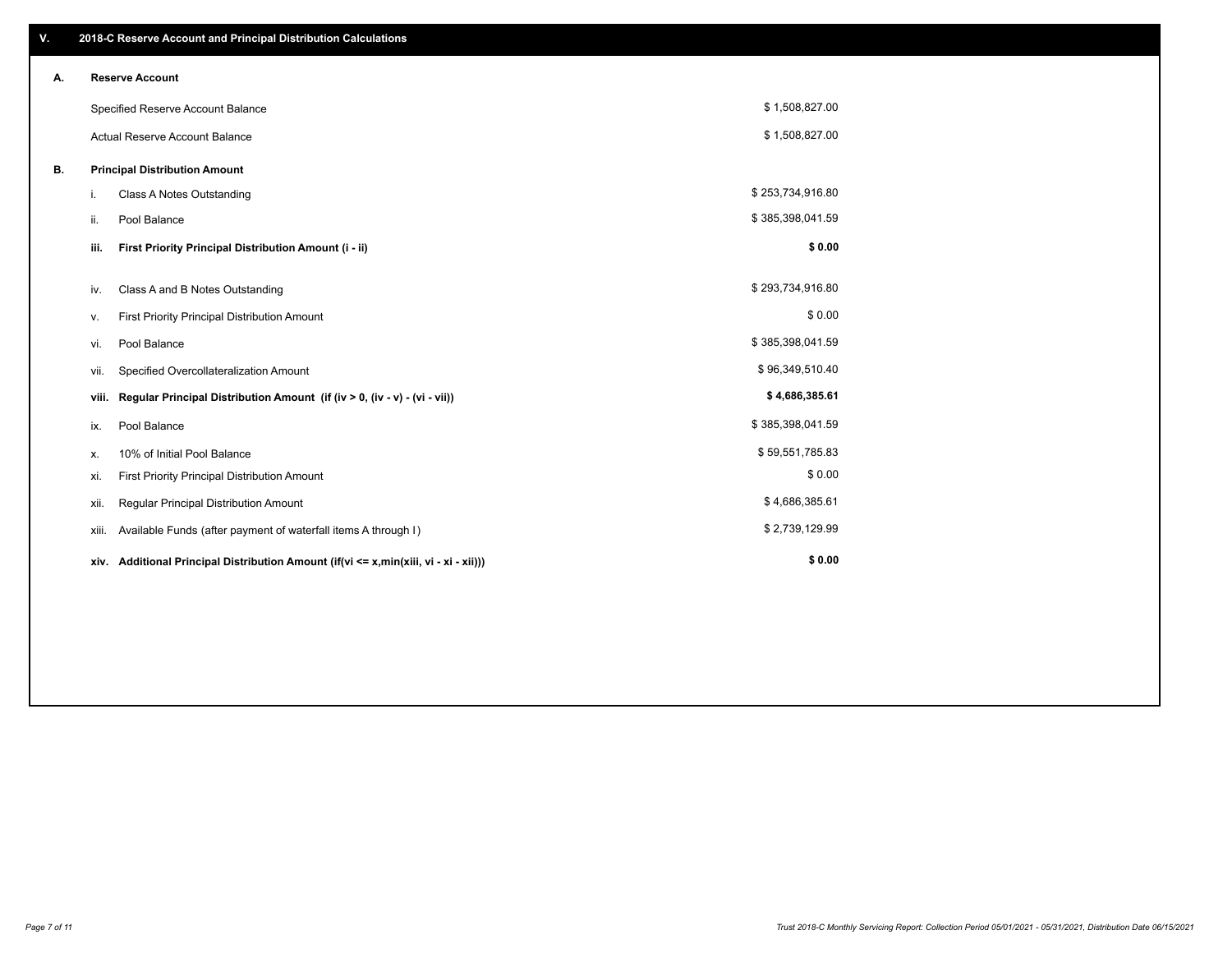|    |                                                         | Paid           | <b>Funds Balance</b> |
|----|---------------------------------------------------------|----------------|----------------------|
|    | <b>Total Available Funds</b>                            |                | \$8,383,986.51       |
| A  | <b>Trustee Fees</b>                                     | \$0.00         | \$8,383,986.51       |
| В  | <b>Servicing Fees</b>                                   | \$245,317.85   | \$8,138,668.66       |
| C  | i. Administration Fees                                  | \$8,333.00     | \$8,130,335.66       |
|    | ii. Unreimbursed Administrator Advances plus any Unpaid | \$0.00         | \$8,130,335.66       |
| D  | Class A Noteholders Interest Distribution Amount        | \$571,486.73   | \$7,558,848.93       |
| E. | First Priority Principal Payment                        | \$0.00         | \$7,558,848.93       |
| F. | Class B Noteholders Interest Distribution Amount        | \$133,333.33   | \$7,425,515.60       |
| G  | <b>Reinstatement Reserve Account</b>                    | \$0.00         | \$7,425,515.60       |
| H  | Regular Principal Distribution                          | \$4,686,385.61 | \$2,739,129.99       |
|    | <b>Carryover Servicing Fees</b>                         | \$0.00         | \$2,739,129.99       |
| J  | Additional Principal Distribution Amount                | \$0.00         | \$2,739,129.99       |
| Κ  | Unpaid Expenses of Trustee                              | \$0.00         | \$2,739,129.99       |
| L. | Unpaid Expenses of Administrator                        | \$0.00         | \$2,739,129.99       |
| М  | Remaining Funds to the Residual Certificateholders      | \$2,739,129.99 | \$0.00               |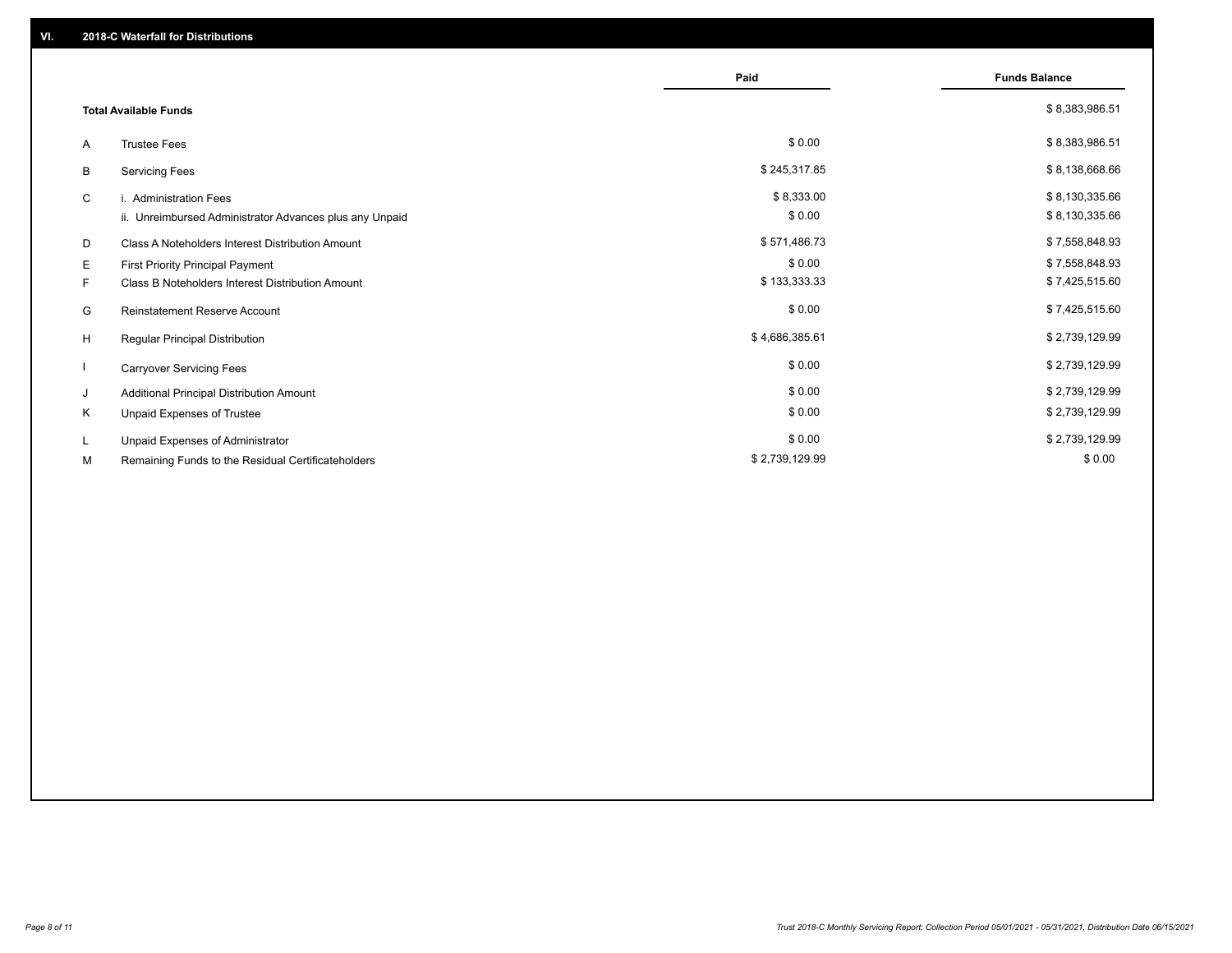| <b>Distribution Amounts</b>                                |                         |                         |                         |
|------------------------------------------------------------|-------------------------|-------------------------|-------------------------|
|                                                            | A <sub>2</sub> A        | A2B                     | в                       |
| Cusip/Isin                                                 | 78449QAB3               | 78449QAC1               | 78449QAD9               |
| <b>Beginning Balance</b>                                   | \$169,932,558.95        | \$83,802,357.85         | \$40,000,000.00         |
| Index                                                      | <b>FIXED</b>            | <b>LIBOR</b>            | <b>FIXED</b>            |
| Spread/Fixed Rate                                          | 3.63%                   | 0.75%                   | 4.00%                   |
| Record Date (Days Prior to Distribution)                   | 1 NEW YORK BUSINESS DAY | 1 NEW YORK BUSINESS DAY | 1 NEW YORK BUSINESS DAY |
| <b>Accrual Period Begin</b>                                | 5/15/2021               | 5/17/2021               | 5/15/2021               |
| <b>Accrual Period End</b>                                  | 6/15/2021               | 6/15/2021               | 6/15/2021               |
| Daycount Fraction                                          | 0.08333333              | 0.08055556              | 0.08333333              |
| Interest Rate*                                             | 3.63000%                | 0.85088%                | 4.00000%                |
| <b>Accrued Interest Factor</b>                             | 0.003025000             | 0.000685431             | 0.003333333             |
| <b>Current Interest Due</b>                                | \$514,045.99            | \$57,440.74             | \$133,333.33            |
| Interest Shortfall from Prior Period Plus Accrued Interest | $\frac{1}{2}$           | $$ -$                   | $$ -$                   |
| <b>Total Interest Due</b>                                  | \$514,045.99            | \$57,440.74             | \$133,333.33            |
| <b>Interest Paid</b>                                       | \$514,045.99            | \$57,440.74             | \$133,333.33            |
| <b>Interest Shortfall</b>                                  | $$ -$                   | $$ -$                   | $$ -$                   |
| <b>Principal Paid</b>                                      | \$3,138,588.53          | \$1,547,797.08          | $$ -$                   |
| <b>Ending Principal Balance</b>                            | \$166,793,970.42        | \$82,254,560.77         | \$40,000,000.00         |
| Paydown Factor                                             | 0.014331454             | 0.014331454             | 0.000000000             |
| <b>Ending Balance Factor</b>                               | 0.761616303             | 0.761616303             | 1.000000000             |

\* Pay rates for Current Distribution. For the interest rates applicable to the next distribution date, please see https://www.salliemae.com/about/investors/data/SMBabrate.txt.

**VII. 2018-C Distributions**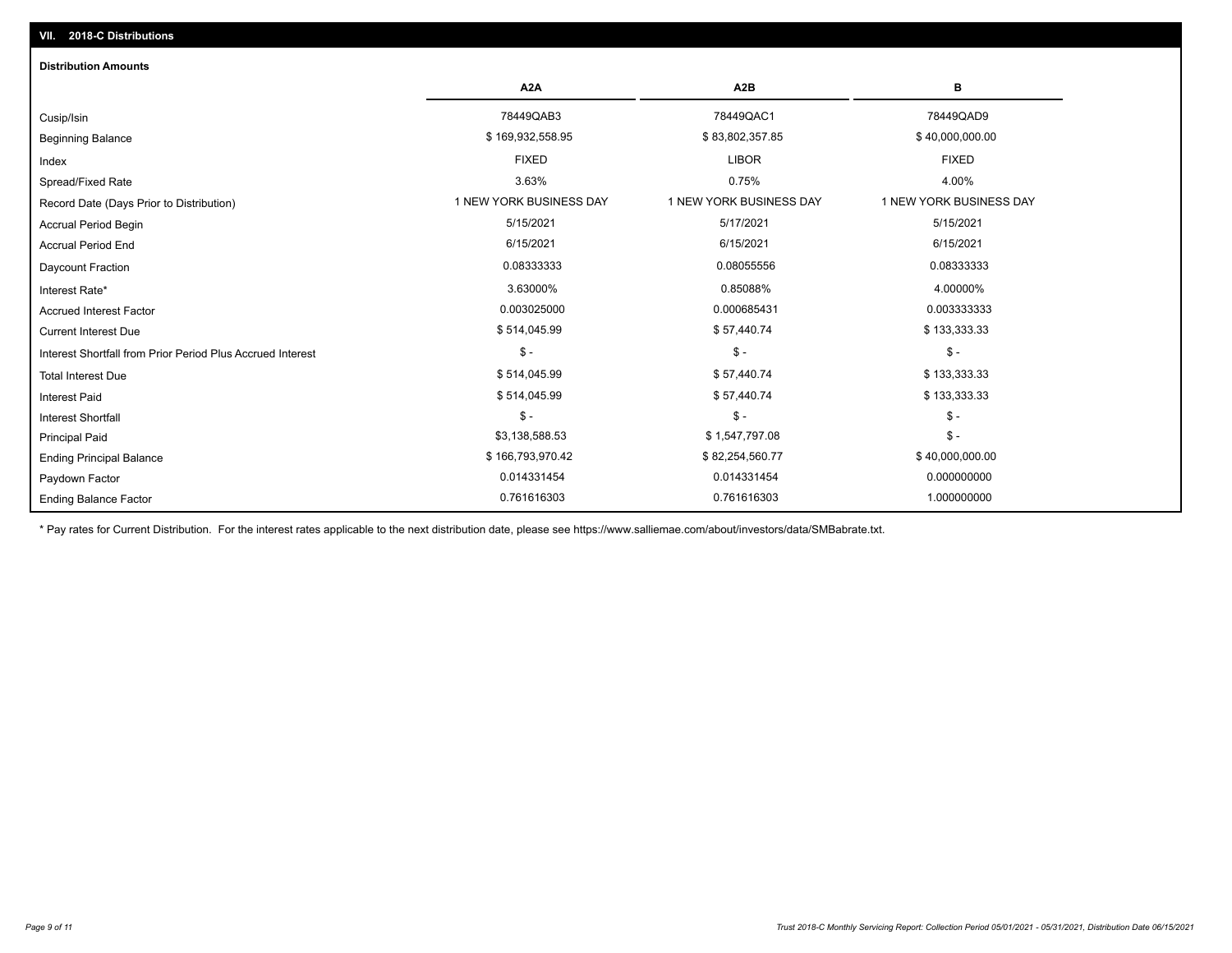#### **Since Issued Total CPR**

$$
\text{total CPR} = 1 - \left(\frac{APB}{PPB}\right)^{\left(\frac{12}{MSC}\right)}
$$

APB = Actual period-end Pool Balance PPB = Projected period-end Pool Balance assuming no prepayments and no defaults Pool Balance = Sum(Principal Balance + Interest Accrued to Capitalize Balance) MSC = Months Since Cut-Off

 $\mathsf{I}$ J λ

#### **Since-Issued Total Constant Prepayment Rate (CPR)**

Since-Issued Total CPR measures prepayments, both voluntary and involuntary, for a trust student loan pool over the life of a transaction. For each trust distribution, the actual month-end pool balance is compared against a month-end pool balance originally projected at issuance assuming no prepayments and defaults. For purposes of Since- Issued Total CPR calculations, projected period end pool balance assumes in-school status loans have up to a six month grace period before moving to repayment, grace status loans remain in grace status until their status end date and then to move to full principal and interest repayment, loans subject to interim interest or fixed payments during their in-school and grace period continue paying interim interest or fixed payments until full